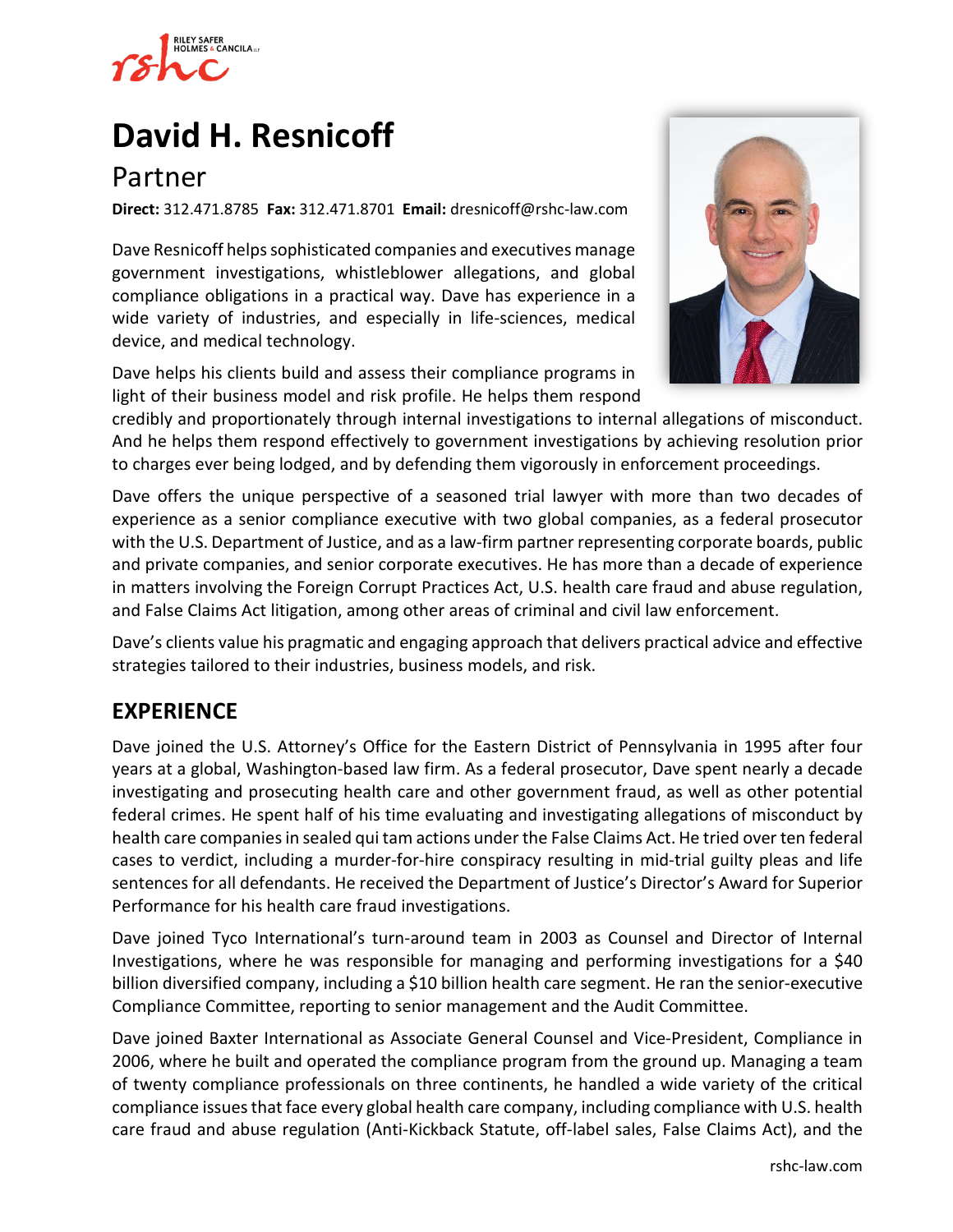

Foreign Corrupt Practices Act. Dave also managed the defense of multiple government investigations to successful resolution, and he chaired Baxter's Compliance Committee, regularly reporting to the Audit Committee.

Dave returned to private practice in 2011, where he has advised a wide variety of companies and executives with their compliance programs, internal investigations, and government inquiries, as follows:

#### Compliance Counseling, Program Reviews and Risk Assessments

Dave helps businesses in a variety of industries ensure that they have cost-effective and practical compliance programs designed to prevent and detect compliance issues before they become systemic.

With eight years of in-house experience, Dave is skilled at program design and governance, resource allocation and staffing, effective use of compliance committees, development and implementation of policies and procedures, compliance education programs, program and risk assessments, compliance program monitoring and auditing, investigation programs, and M&A and JV compliance due diligence.

Dave has managed and performed scores of global compliance program assessments through a mix of qualitative and forensic techniques, reporting to management and boards on the relative strengths, challenges, and opportunities of their programs. Several of these have included "premonitorship" assessments that evaluate and enhance programs in anticipation of government scrutiny or imposition of a monitor.

His experience includes the pharmaceutical, medical device, hospital supply, hospice, manufacturing, technology, insurance, transportation, energy, and retail sales industries.

#### Representative Engagements

- Retained by a privately held global medical technology company to perform a global compliance assessment during a federal FCPA investigation.
- Retained by a privately held global device and hospital supply company during a federal investigation to evaluate compliance program and risk with respect to the Foreign Corrupt Practices Act and U.S. health care fraud and abuse regulation.
- Retained by a privately held financial services company during a federal investigation to evaluate their compliance program and risks with respect to the Foreign Corrupt Practices Act.
- Retained by a publicly held pharmaceutical company during a federal investigation to evaluate their compliance program with respect to U.S. health care fraud and abuse regulations.
- Retained by a global technology and manufacturing company to perform global compliance program and risk assessment for a publicly held company with respect to the Foreign Corrupt Practices Act.
- Managed multiple U.S. and global compliance program and risk assessments for a publicly held medical device, supply, and pharmaceutical company for U.S. health care fraud and abuse regulations and the Foreign Corrupt Practices Act.

#### Internal Investigations

Dave advises companies on how to assess and respond appropriately and proportionately to allegations of misconduct by whistleblowers, either partnering with them to perform the investigation, or performing an independent investigation. These issues have spanned health care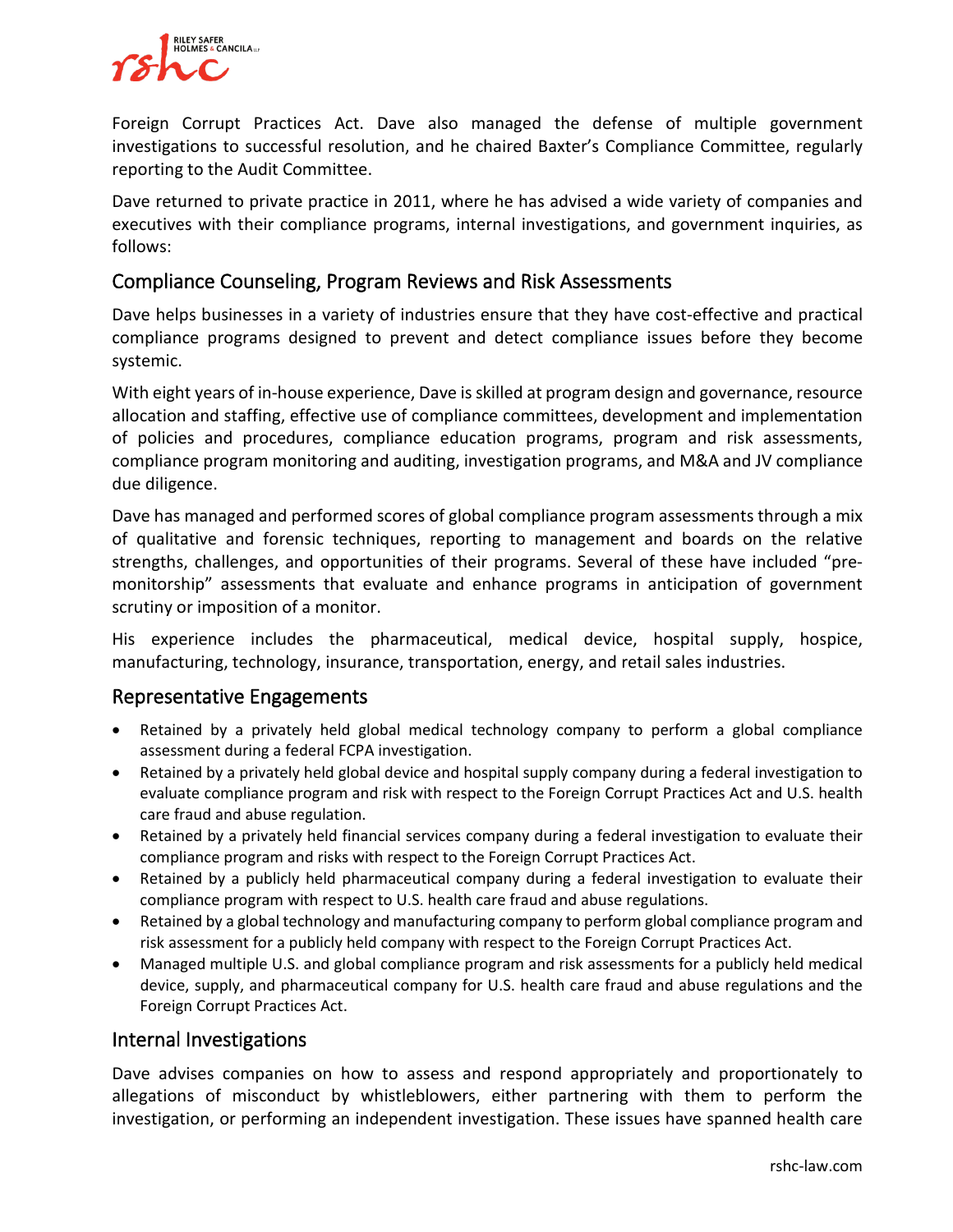

fraud and abuse, FDA misbranding ("off-label" sales), anti-corruption (FCPA and the U.K. Bribery Act), commercial and financial fraud, embezzlement, export control and sanctions matters, and serious conflicts of interest. He has performed scores of investigations throughout North America, South America, Asia, the Middle East, and Europe.

With two decades of investigative experience, Dave has broad perspective and in-house savvy in planning and executing complex, sensitive internal investigations and reporting to senior management, Compliance Committees, and Board level.

#### Representative Engagements

- Multiple allegations of improper payments to hospital administrators, physicians, and regulators concerning pharmaceuticals and medical devices in Europe, Asia, and Latin America.
- Multiple allegations of off-label sales and kickbacks to physicians and hospitals in the U.S. by pharmaceutical and medical-device companies.
- Allegations of improper payments to government officials in Lebanon for registration of pharmaceutical products.
- Allegation of improper payments to government officials in China concerning local government program.
- Allegation of improper payments to government officials in China concerning tax liability.
- Allegation of improper payment to government officials in China concerning manufacturing contract.
- Allegation of improper payments to government officials in Mexico concerning government tender.
- Allegation of improper payments to government officials in Angola concerning immigration visas.

#### Government Investigations

Dave helps companies respond appropriately to government inquiries made through civil and criminal investigative demands and subpoenas, and aggressively defends against civil and criminal government enforcement actions. His practice encompasses health care fraud and abuse, FDA misbranding ("off-label" sales), corruption (FCPA and the U.K. Bribery Act), commercial and financial fraud, embezzlement, and export control and sanctions matters.

#### Representative Engagements

- Multiple DOJ investigations of pharmaceutical company executives involving allegations of health care fraud.
- SEC investigation of an energy company for alleged improper payments in Asia.
- DOJ investigation of a financial services company for alleged improper payments in Asia.
- DOJ/SEC investigation of a health care company for alleged improper payments in Asia, Europe, and Latin America.
- DOJ investigation of a health care company for alleged violations of FDA regulations in the United States.
- DOJ investigation of a health care company for alleged kickbacks and off-label sales in the United States.
- SEC investigation of a manufacturing company for alleged improper payments in connection with the U.N. Oil-for-Food program.
- DOJ investigation of multiple corporate executives for participation in alleged violations of federal law, including health care fraud, the Foreign Corrupt Practices Act, FDA GMPs, Customs regulation, wire fraud, and embezzlement.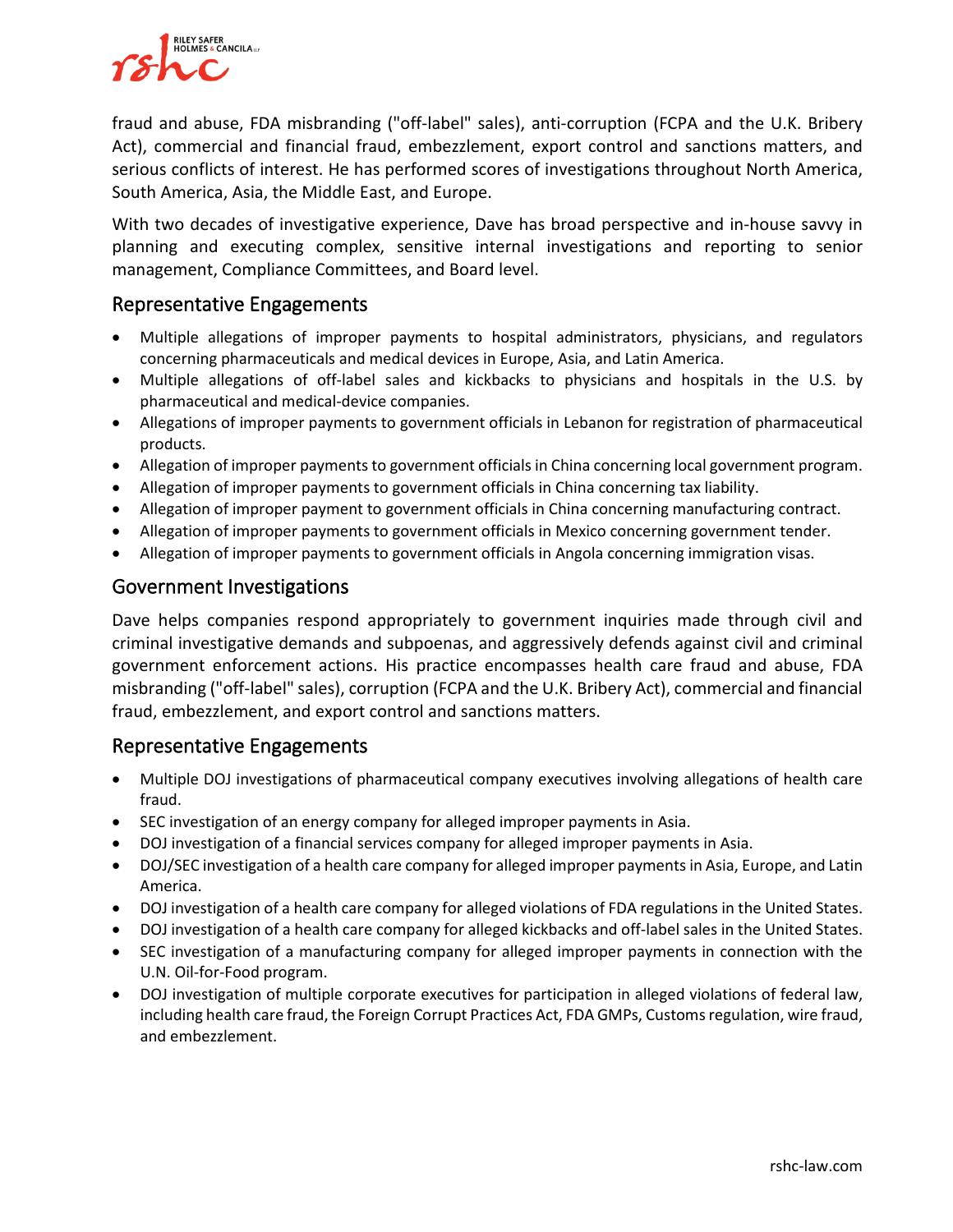

## **CREDENTIALS**

#### Education

Boston College Law School, J.D., 1990, *cum laude,* Editor-in-Chief, *International and Comparative Law Review*

Johns Hopkins University, M.A., International Affairs, 1987, *with distinction* in American Foreign Policy and International Economics

Colby College, B.A., 1985, *cum laude*

#### Bar Admissions

District of Columbia Illinois Massachusetts

#### Professional Memberships

American Bar Association Section of Litigation Section of Business Law (White Collar Crime) Chicago Inn of Court, Master

#### Honors & Awards

U.S. Department of Justice, Director's Award for Superior Performance as an Assistant U.S. Attorney

Illinois Leading Lawyer, *Law Bulletin Media Leading Lawyers* (2020-2021) Legal 500, Legalease (2012, 2013)

### **PUBLICATIONS & PRESENTATIONS**

Dave regularly speaks on compliance and government enforcement issues at conferences throughout the United States.

- "Fraud and Abuse: Demystifying Monitorships—What General Counsel and Compliance Officers Need to Know," (co-presenter) American Health Law Association (AHLA) (September 21, 2021)
- "Prosecutorial Perspectives on Recent Settlements, OIG's Guidance, and Enforcement Priorities for 2021," (moderator) American Conference Institute (ACI) Special Briefing, Fraud & Abuse in the Sales and Marketing of Drugs & Medical Devices (March 18, 2021)
- "COVID-19 And Compliance: Lessons From Great Recession," (co-author) *Law360* Commentary (April 14, 2020)
- "SEC FCPA Enforcement Update," (co-panelist) ACI 9th Midwest Anti-Corruption Compliance Forum, Chicago, IL (June 26, 2018)
- "De-Risking Executives From Personal Liability For Compliance Failures," (author) Risk & Compliance (January-March 2018 Issue)